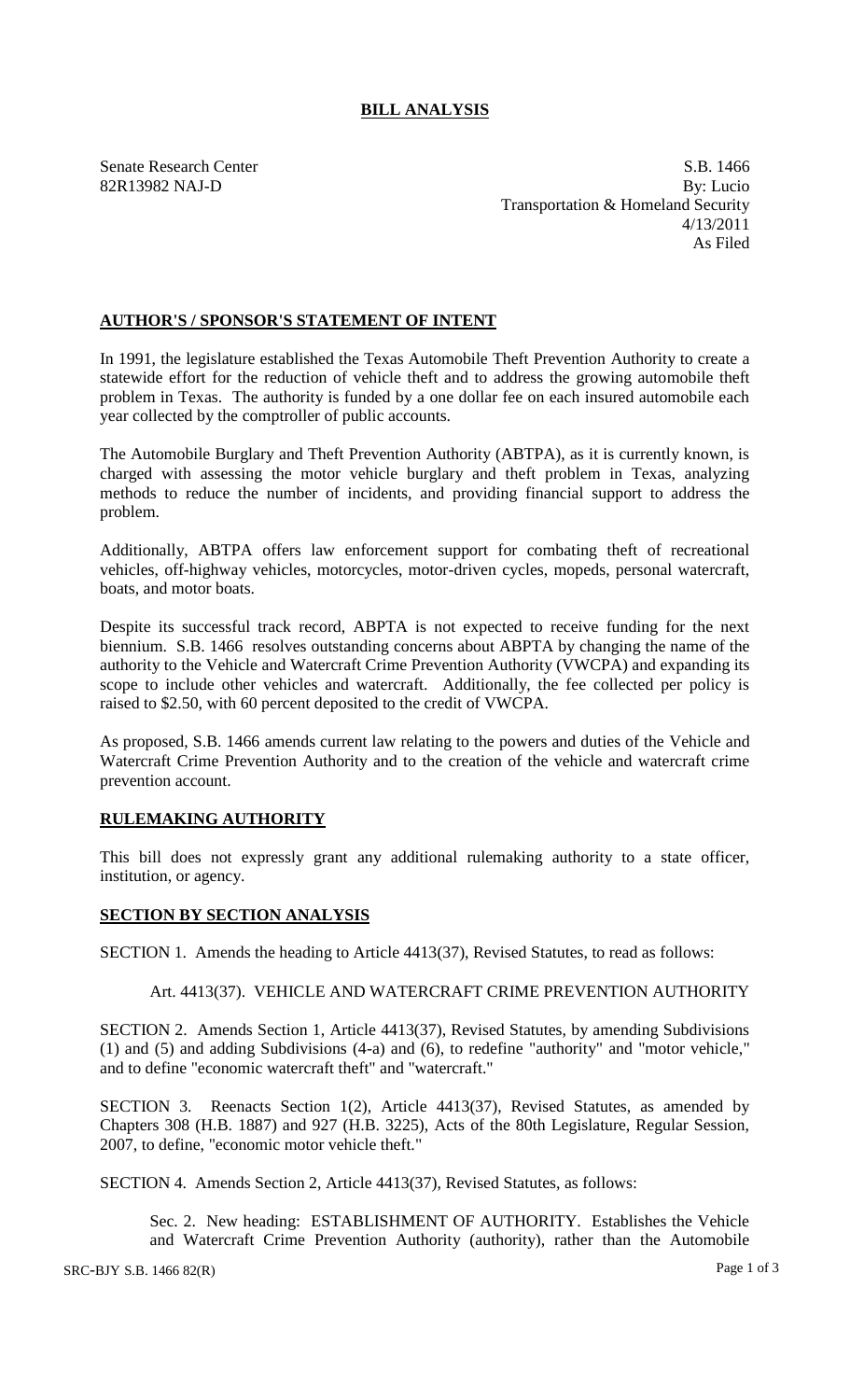Burglary and Theft Prevention Authority, in the Texas Department of Motor Vehicles (TxDMV). Provides that the authority is not an advisory body to TxDMV.

SECTION 5. Reenacts Section 7(b), Article 4413(37), Revised Statutes, as amended by Chapters 308 (H.B. 1887) and 927 (H.B. 3225), Acts of the 80th Legislature, Regular Session, 2007, and amends it as follows:

(b) Requires that the plan of operation include:

(1) an assessment of the scope of the problems of motor vehicle burglary or theft, watercraft burglary or theft, economic motor vehicle theft, and economic watercraft theft, including particular areas of the state where the problems are greatest;

(2) an analysis of various methods of combating the problems of motor vehicle burglary or theft, watercraft burglary or theft, economic motor vehicle theft, and economic watercraft theft;

(3) a plan for providing financial support to combat motor vehicle burglary or theft, watercraft burglary or theft, economic motor vehicle theft, and economic watercraft theft; and

(4) an estimate of the funds required to implement the plan of operation.

SECTION 6. Reenacts Section 8(a), Article 4413(37), Revised Statutes, as amended by Chapters 308 (H.B. 1887) and 927 (H.B. 3225), Acts of the 80th Legislature, Regular Session, 2007, and amends it as follows:

(a) Requires that money appropriated to TxDMV for authority purposes be used by the authority to pay TxDMV for administrative costs and to achieve the purposes of this article, including:

(1) establishing and funding the motor vehicle registration program required by Section 9 of this article;

(2) providing financial support to law enforcement agencies for economic motor vehicle theft and economic watercraft theft enforcement teams;

(3) providing financial support to law enforcement agencies, local prosecutors, judicial agencies, and neighborhood, community, business, and nonprofit organizations for programs designed to reduce the incidence of economic motor vehicle theft and economic watercraft theft;

(4) conducting educational programs designed to inform motor vehicle and watercraft owners of methods of preventing motor vehicle and watercraft burglary or theft;

(5) providing equipment, for experimental purposes, to assist motor vehicle and watercraft owners in preventing motor vehicle and watercraft burglary or theft; and

(6) establishing a uniform program to prevent stolen motor vehicles and watercraft from entering Mexico.

SECTION 7. Amends Section 10(a), Article 4413(37), Revised Statutes, by adding Subdivision (3) to define "watercraft years of insurance."

SECTION 8. Amends Section 10, Article 4413(37), Revised Statutes, by amending Subsection (b) and adding Subsection (e), as follows: